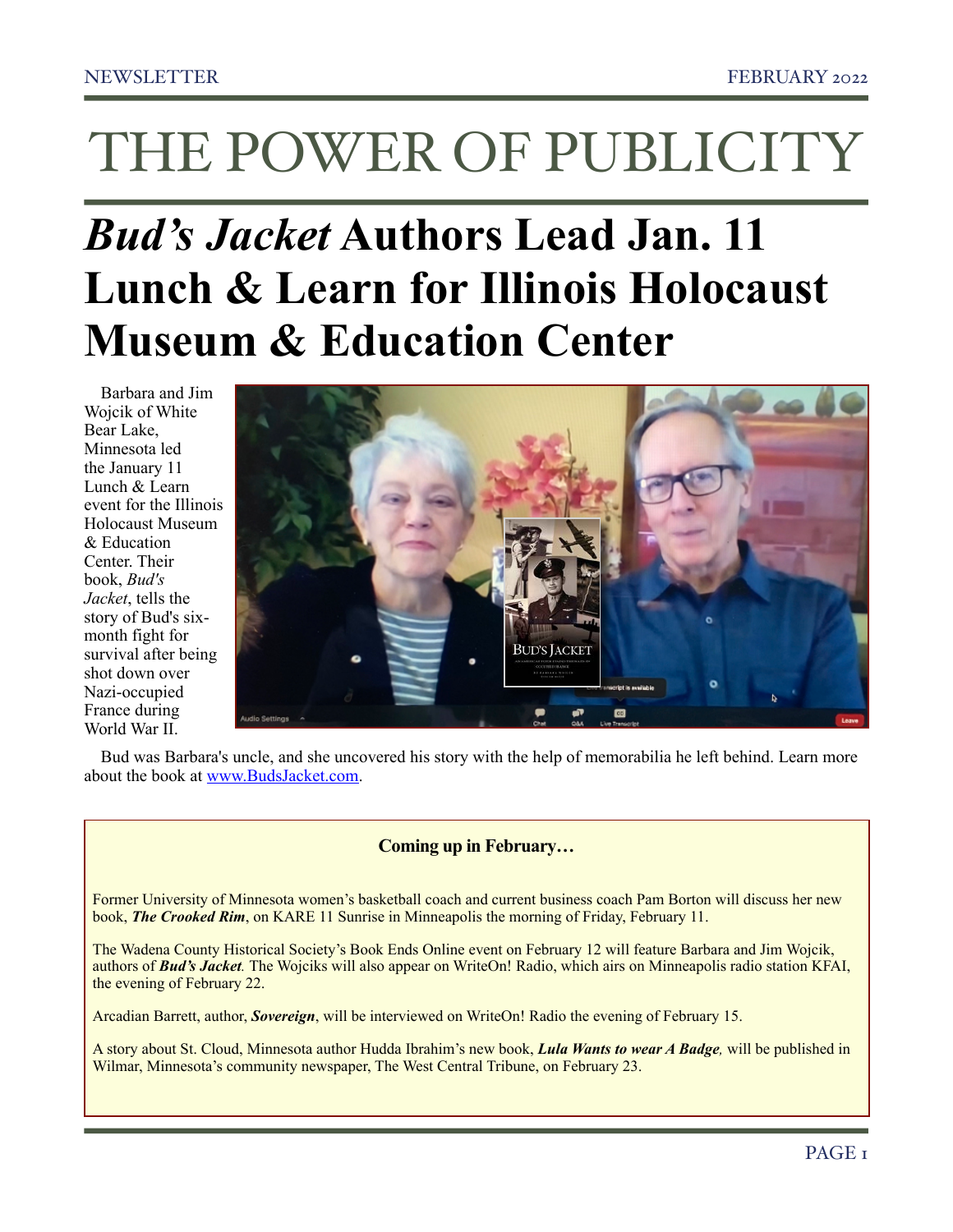# *Marcel's Letters* **Author Presents at Wadena Historical Society's "BookEnds Online" Book Club**



 Carolyn Porter, author, *Marcel's Letters: A Font and the Search for One Man's Fate,* shared her *story* at the [Wadena Historical Society's](https://www.wadenacountyhistory.org/#one)  [BookEnds Online Book Club](https://www.wadenacountyhistory.org/#one) on Jan. 8. *Marcel's Letters* is the story of the man who wrote the beautiful letters the author found in a Stillwater antique store several years ago. Carolyn Porter based a font she designed on his handwriting.

 RMA Publicity secured several stories promoting the event in community newspapers in and around Wadena: [Park Rapids](https://www.parkrapidsenterprise.com/carolyn-porter-featured-jan-8-on-bookends)  [Enterprise,](https://www.parkrapidsenterprise.com/carolyn-porter-featured-jan-8-on-bookends) [Wadena Pioneer Journal,](https://www.wadenapj.com/bookends-features-author-and-graphic-designer-carolyn-porter-on-jan-8) [Walker Pilot Independent](https://www.walkermn.com/news/author-graphic-designer-is-featured-speaker-on-bookends-online-edition-jan-8/article_91e83f08-6d60-11ec-ab16-1f2cef70e5cd.html).



# Learn more about the author at [Carolyn-Porter.com](https://carolyn-porter.com/).

# **RMA Publicity Secures Two Author Interviews on WAMV-AM in Amherst, VA in January**

# **Clancy Clark-** *Love Your Work Live Your Dream*

A lot of people make New Year's Resolutions, and if yours was to improve your life for the better in 2022, you may want to pick up a copy of Clancy Clark's *Love Your Work, Live Your Dream.*



 The book, which just released on Jan. 4, reveals the secret to success, which the author says is following one's intuition. Clancy Clark enjoyed 30 plus years of successful experience in sales, rising to the top of three different agri-business companies.

 Learn more about the message he is hoping to spread wide and far in the new year in this article just published in the [Colorado Springs](https://gazette.com/life/live-well-former-colorado-springs-resident-hopes-to-inspire-people-toward-more-fulfilling-work-with/article_fb90c3f6-5c64-11ec-8567-677bdf4e344b.html)  [Gazette.](https://gazette.com/life/live-well-former-colorado-springs-resident-hopes-to-inspire-people-toward-more-fulfilling-work-with/article_fb90c3f6-5c64-11ec-8567-677bdf4e344b.html) Clark has also been interviewed about the book on WAMV-AM in Roanoke, Virginia.

Clancy Clark's website is: [ClancyClark.cc](http://www.clancyclark.cc/).



# **Joni and Rebecca Schwartz -** *Learning to Disclose: A Journey of Transracial Adoption*



 RMA Publicity also arranged an interview on WAMV-AM for New York college professor Joni Schwartz and her daughter Rebecca Schwartz in January. The authors of *Learning to Disclose: A Journey of Transracial Adoption* were interviewed

by Bob Langstaff on Monday, January 24.

 They are on a mission to shed light on why racism is such a big problem in our society. Prof. Schwartz, who is white, adopted Rebecca, who is black, from Haiti when her daughter was nine years old.



While they don't see race as an issue, a lot of people of course do. They are hoping by sharing their story they can change some minds. Learn more about the book at [JoniSchwartz.com.](https://jonischwartz.com/)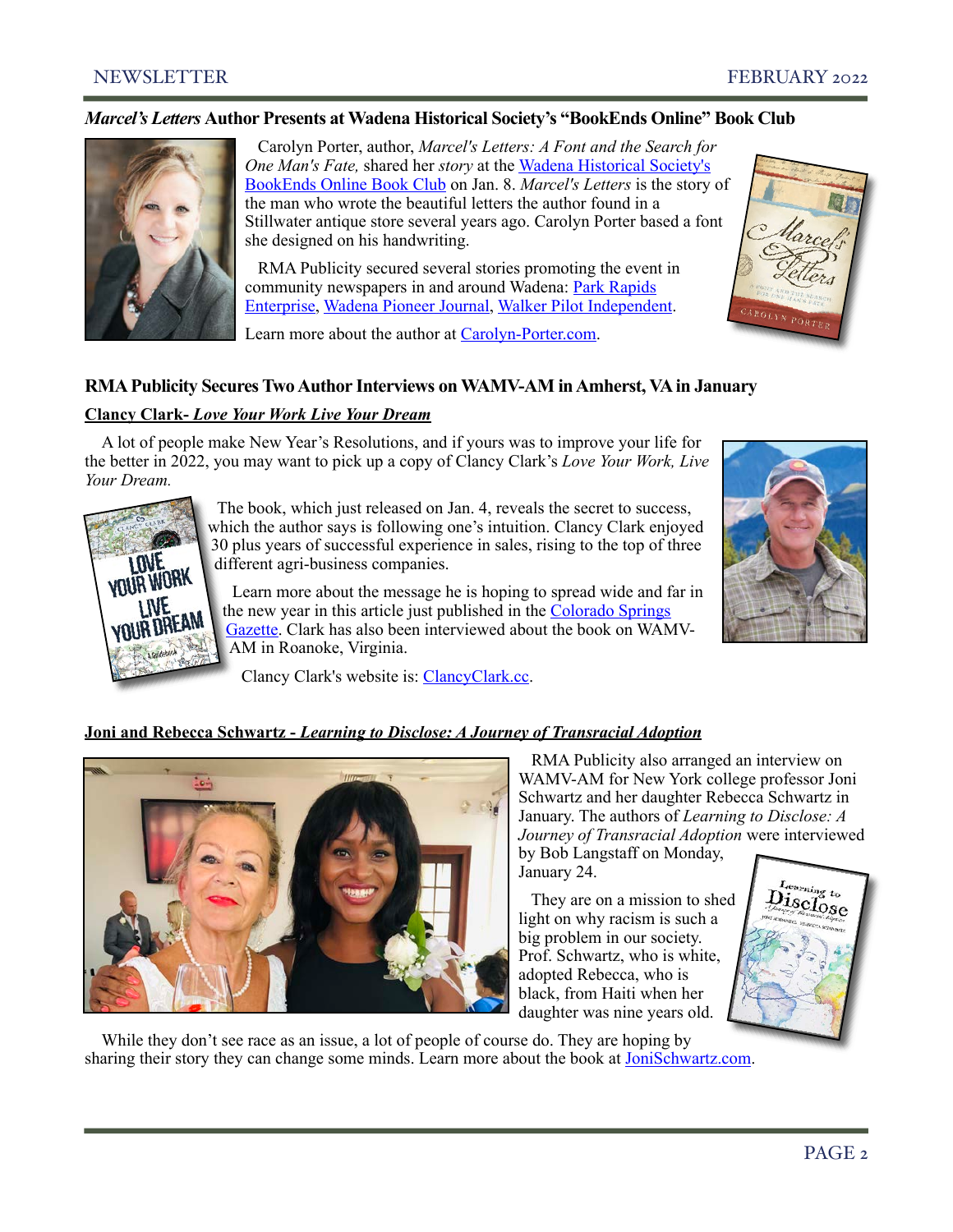# **Midwest Book Review is in for Marissa Dondlinger's** *Open*



A new novel that tackles some difficult topics involving relationships just hit the market in late January, and the Midwest Book Review just came in.

 Reviewer Diane Donovan of Midwest Book Review calls *Open* by Menomonee Falls, Wisconsin author Marisa Dondlinger "a powerful saga of loss, recovery, growth, and transformation that will completely engross and involve any who have walked in Lila and Alex's shoes.

 After the couple's third child, a son, is stillborn, they are both devastated. Lila wants to quickly get pregnant again, but Alex, who is a doctor, decides to instead get a vasectomy. He fears another pregnancy could kill his wife.

After learning about her husband's decision, made without her knowledge, Lila withdraws. In an effort to get her attention, Alex proposes an open marriage, not realizing how devastating the consequences can be. Pick up your copy on Amazon or Barnes and Noble. Direct links can be found on the author's website: [MarisaRaeDondlinger.com.](https://marisaraedondlinger.com/books/open/)



# MEDIA OPPORTUNITIES

If your book is relatable to any of the following events observed in February 2022 or March 2022, let us know! RMA Publicity may be able to help you secure publicity in the print, broadcast and/or online media for your book.

#### **February is…**

American Heart Month Library Lover's Month I Love to Read Month National Time Management Month

#### **Also Observed in February…**

Take Your Child to the Library Day – Feb. 5 National Shut-in Visitation Day – Feb. 11 National Donor Day – Feb. 14 Race Relations Day – Feb. 14

Source: 2022 Chase's Calendar of Events

#### **March is…**

Brain Injury Awareness Month Credit Education Month Employee Spirit Month International Ideas Month National Kidney Month National Nutrition Month National Women's History Month Save Your Vision Month

#### **Also Observed in March…**

Refired Not Retired Day – March 1 Read Across America Day – March 2 World Birth Defects Day – March 3 Forgive Mom and Dad Day – March 18 Saints and Sinners Literary Festival – March 25 – 27

# RMAPublicity